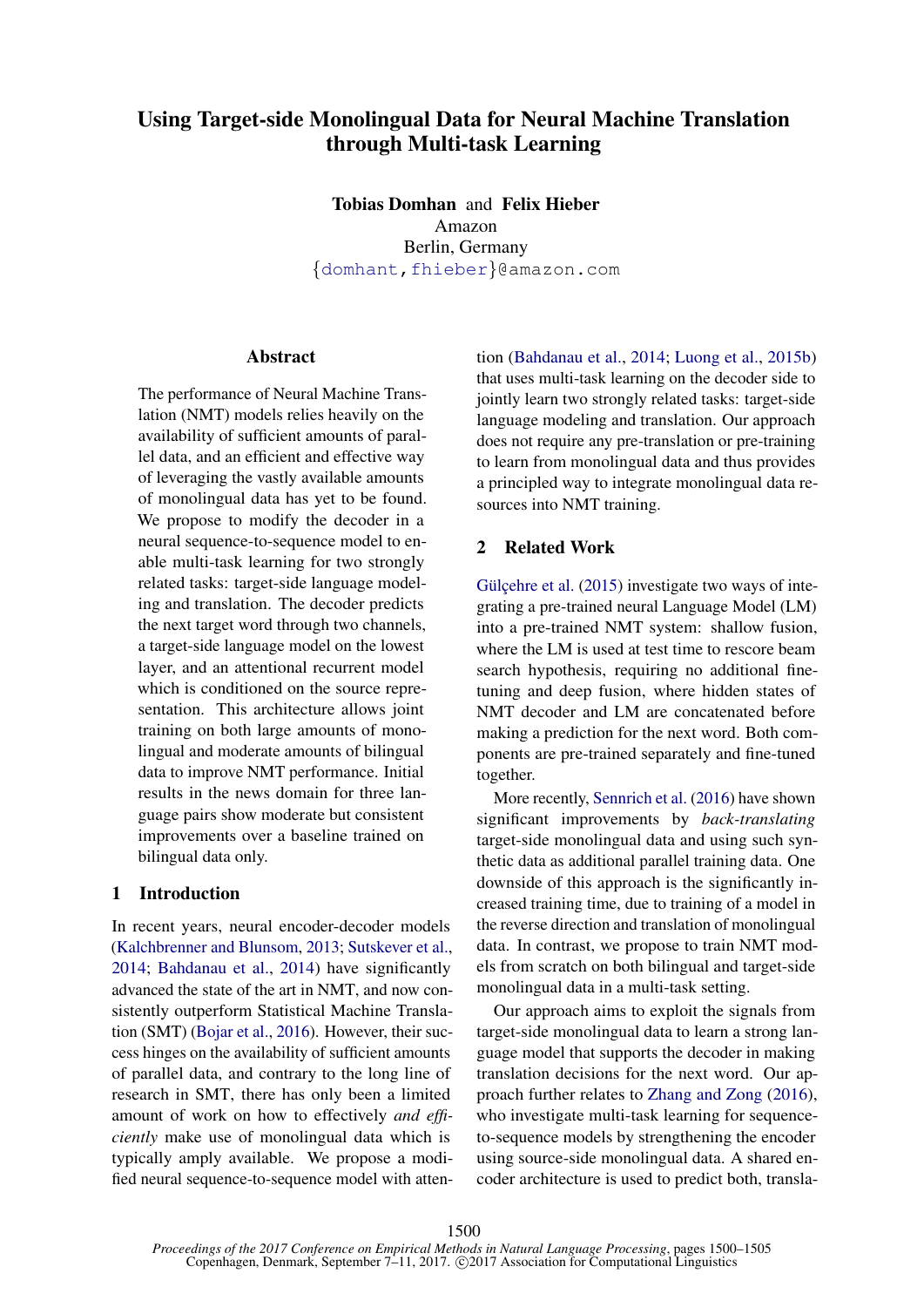tions of parallel source sentences and permutations of monolingual source sentences. In this paper we focus on target-side monolingual data and only update encoder parameters based on existing parallel data.

In a broader context, multi-task learning has shown to be effective in the context of sequenceto-sequence models (Luong et al., 2015a), where different parts of the network can be shared across multiple tasks.

# 3 Neural Machine Translation

We briefly recap the baseline NMT model (Bahdanau et al., 2014; Luong et al., 2015b) and highlight architectural differences of our implementation where necessary.

Given source sentence  $\mathbf{x} = x_1, ..., x_n$  and target sentence  $y = y_1, ..., y_m$ , NMT models  $p(y|x)$  as a target language sequence model, conditioning the probability of the target word  $y_t$  on the target history  $y_{1:t-1}$  and source sentence x. Each  $x_i$  and  $y_t$ are integer ids given by source and target vocabulary mappings,  $V_{src}$ ,  $V_{trq}$ , built from the training data tokens. The target sequence is factorized as:

$$
p(\mathbf{y}|\mathbf{x};\boldsymbol{\theta}) = \prod_{t=1}^{m} p(y_t|\mathbf{y}_{1:t-1}, \mathbf{x}; \boldsymbol{\theta}).
$$
 (1)

The model, parameterized by θ, consists of an *encoder* and a *decoder* part (Sutskever et al., 2014).

For training set  $\mathbb P$  consisting of parallel sentence pairs  $(x, y)$ , we minimize the cross-entropy loss w.r.t  $\theta$ :

$$
\mathcal{L}_{\theta} = \sum_{(\mathbf{x}, \mathbf{y}) \in \mathbb{P}} -\log p(\mathbf{y}|\mathbf{x}; \theta). \tag{2}
$$

**Encoder** Given source sentence  $x = x_1, ..., x_n$ , the encoder produces a sequence of hidden states  $h_1 \ldots h_n$  through an Recurrent Neural Network (RNN), such that:

$$
\overrightarrow{\mathbf{h}}_{i} = f_{enc}(\mathbf{E}_{S}\mathbf{x}_{i}, \overrightarrow{\mathbf{h}}_{i-1}), \qquad (3)
$$

where  $\mathbf{h}_0 = \mathbf{0}, \mathbf{x}_i \in \{0,1\}^{|\mathbf{V}_{src}|}$  is the one-hot encoding of  $x_i$ ,  $\mathbf{E}_S \in \mathbb{R}^{e \times |\mathbf{V}_{src}|}$  is a source embedding matrix with embedding size  $e$ , and  $f_{enc}$  some non-linear function, such as the Gated Rectified Unit (GRU) (Cho et al., 2014) or a Long Short-Term Memory (LSTM) (Hochreiter and Schmidhuber, 1997) network.

Attentional Decoder The decoder also consists of an RNN to predict one target word at a time through a *state vector* s:

$$
\mathbf{s}_t = f_{dec}([\mathbf{E}_T \mathbf{y}_{t-1}; \bar{\mathbf{s}}_{t-1}], \mathbf{s}_{t-1}), \quad (4)
$$

where  $y_{t-1} \in \{0,1\}^{|\mathbf{V}_{trg}|}$  is the one-hot encoding of the previous target word,  $\mathbf{E}_T \in \mathbb{R}^{e \times |\mathbf{V}_{trg}|}$ the target word embedding matrix,  $f_{dec}$  an RNN,  $s_{t-1}$  the previous state vector, and  $\bar{s}_{t-1}$  the sourcedependent *attentional vector*. The initial decoder hidden state is a non-linear transformation of the last encoder hidden state:  $s_0 = \tanh(\mathbf{W}_{init}\mathbf{h}_n + \mathbf{W}_{init}\mathbf{h}_n)$ **. The attentional vector**  $\bar{\mathbf{s}}_t$  **combines the de**coder state with a *context vector*  $\mathbf{c}_t$ :

$$
\bar{\mathbf{s}}_t = \tanh(\mathbf{W}_{\bar{s}}[\mathbf{s}_t; \mathbf{c}_t]),\tag{5}
$$

where  $c_t$  is a weighted sum of encoder hidden states:  $\mathbf{c}_t = \sum_{i=1}^n \alpha_{ti} \mathbf{h}_i$  and brackets denote vector concatenation.

The attention vector  $\alpha_t$  is computed by an attention network (Bahdanau et al., 2014; Luong et al., 2015b):

$$
\alpha_{ti} = softmax(score(\mathbf{s}_t, \mathbf{h}_i))
$$

$$
score(\mathbf{s}, \mathbf{h}) = \mathbf{v}_a^{\top} \tanh(\mathbf{W}_u \mathbf{s} + \mathbf{W}_v \mathbf{h}).
$$
 (6)

The next target word  $y_t$  is predicted through a softmax layer over the attentional vector  $\bar{s}_t$ :

$$
p(y_t|\mathbf{y}_{1:t-1}, \mathbf{x}; \boldsymbol{\theta}) = softmax(\mathbf{W}_o \bar{\mathbf{s}}_t + \mathbf{b}_o) \tag{7}
$$

where  $\mathbf{W}_o$  maps  $\bar{\mathbf{s}}_t$  to the dimension of the target vocabulary. Figure 1a depicts this decoder architecture. Note that source information from c indirectly influences the states s of the decoder RNN as it takes  $\bar{s}$  as one of its inputs.

# 4 Incorporating Monolingual Data

#### 4.1 Separate Decoder LM layer

The decoder RNN (Figure 1a) is essentially a targetside language model, additionally conditioned on source-side sequences. Such sequences are not available for monolingual corpora and previous work has tried to overcome this problem by either using synthetically generated source sequences or using a NULL token as the source sequence (Sennrich et al., 2016). As previously shown empirically, the model tends to "forget" source-side information if trained on much more monolingual than parallel data.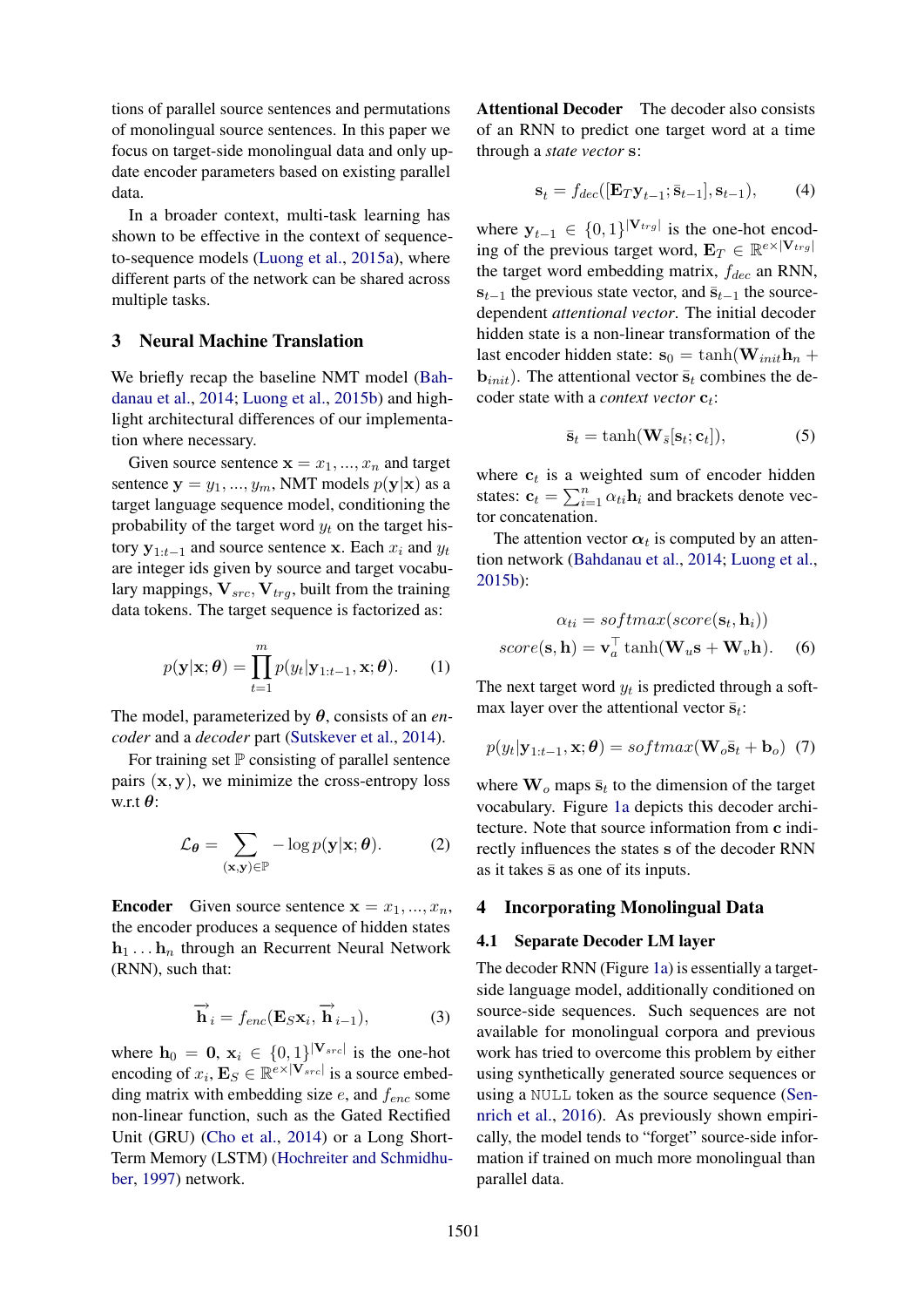

Figure 1: Illustration of the proposed decoder architecture. (a) Baseline model with a single-layer decoder RNN and attention (b) Addition of a source-independent LM layer that feeds into the source-dependent decoder (c) Multi-task setting next-word prediction from both layers; green softmax layers are shared.

In our approach we explicitly define a sourceindependent network that only learns from targetside sequences (a language model), and a sourcedependent network on top, that takes information from the source sequence into account (a translation model) through the attentional vector  $\bar{s}$ . Formally, we modify the decoder RNN of Equation 4 to operate on the outputs an LM layer, which is independent of any source-side information:

$$
\mathbf{s}_t = f_{dec}([\mathbf{r}_t; \bar{\mathbf{s}}_{t-1}], \mathbf{s}_{t-1}) \tag{8}
$$

$$
\mathbf{r}_t = f_{lm}(\mathbf{E}_T \mathbf{y}_{t-1}, \mathbf{r}_{t-1}) \tag{9}
$$

Figure 1b illustrates this separation graphically.

### 4.2 Multi-task Learning

The separation from above allows us to train the target embeddings  $E_T$  and  $f_{lm}$  parameters from monolingual data, concurrent to training the rest of the network on bilingual data. Let us denote the source-independent parameters by  $\sigma$ . We connect a second loss to  $f_{lm}$  to predict the next target word also conditioned only on target history information (Figure 1c). Parameters for softmax layers are shared such that predictions of the LM layer are given by:

$$
p(y_t|\mathbf{y}_{1:t-1}, \sigma) = softmax(\mathbf{W}_o \mathbf{r}_t + \mathbf{b}_o).
$$
 (10)

Formally, for a heterogeneous data set  $\mathbb{Z} = \{ \mathbb{P}, \mathbb{M} \},$ consisting of parallel and monolingual sentences  $(x, y)$ ,  $(y)$ , we optimize the following joint loss:

$$
\mathcal{L}_{\theta,\sigma} = \frac{1}{|\mathbb{P}|} \sum_{(\mathbf{x},\mathbf{y}) \in \mathbb{P}} -\log p(\mathbf{y}|\mathbf{x};\theta)
$$

$$
+ \gamma \frac{1}{|\mathbb{M}|} \sum_{\mathbf{y} \in \mathbb{M}} -\log p(\mathbf{y};\sigma), \qquad (11)
$$

where the source-independent parameters  $\sigma \subset \theta$ are updated by gradients from both mono- and parallel data examples, and source-dependent parameters  $\theta$  are updated only through gradients from parallel data examples.  $\gamma \geq 0$  is a scalar to influence the importance of the monolingual loss. In practice, we construct mini-batches of training examples, where 50% of the data is parallel, and 50% of the data is monolingual and set  $\gamma = 1$ .

Since parts of the decoder are shared among both tasks and we optimize both loss terms concurrently, we view this approach as an instance of multi-task learning rather than transfer learning, where optimization is typically carried out sequentially.

#### 5 Experiments

We conduct experiments for three different language pairs in the news domain:  $FR \rightarrow EN$ ,  $EN \rightarrow DE$ , and  $CS \rightarrow EN$ .

#### 5.1 Data

For EN→DE and CS→EN we use *newscommentary-v11* as bilingual training data, *NewsCrawl 2015* as monolingual data, and news development and test sets from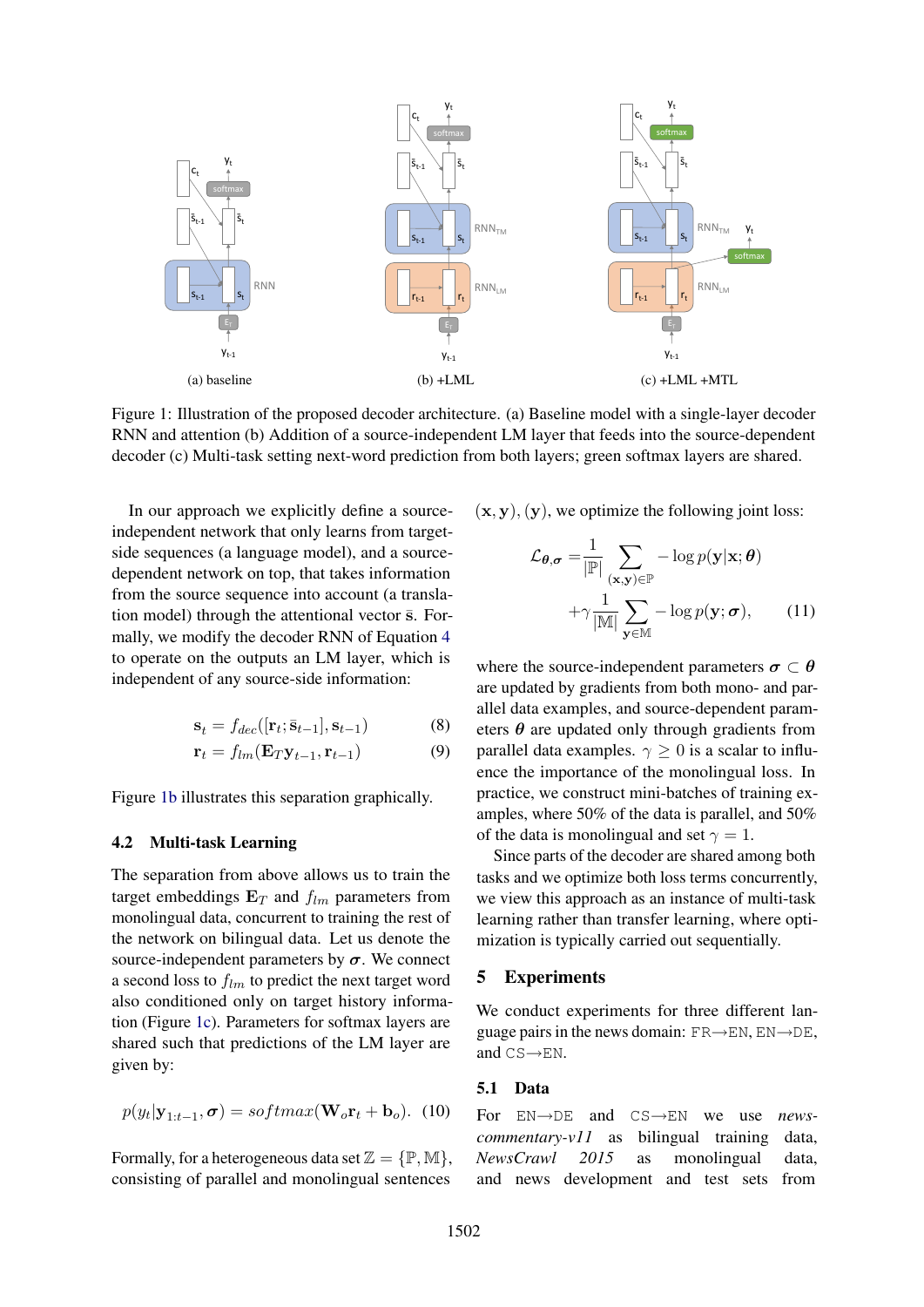| System                          | Data        | $EN \rightarrow DE$ | $FR \rightarrow EN$                                      | $CS \rightarrow EN$ |
|---------------------------------|-------------|---------------------|----------------------------------------------------------|---------------------|
| baseline                        |             | 20.3 39.9 63.0      | 21.7 27.5 59.1                                           | 17.0 24.4 65.2      |
| $+ LML$                         |             | 20.4 39.8 63.1      | 21.3 27.2 59.8                                           | 16.9 24.4 65.4      |
| $+ LML + MTL$                   | $+$ mono    | 21.4 40.8 61.4      | 22.3 27.7 58.3                                           | 17.2 24.7 64.3      |
| Sennrich et al. (2016)          |             |                     | + synthetic 24.4 43.4 56.4 27.4 31.5 52.1 21.2 27.5 59.4 |                     |
| ensemble baseline               |             | 22.241.660.6        | 23.9 29.1 56.4                                           | 18.3 25.5 63.0      |
| $+$ LML.                        |             | 22.4 41.8 60.9      | 23.5 28.7 57.2                                           | 18.3 25.6 63.4      |
| $+ LML + MTL$                   | $+$ mono    | 23.6 42.8 58.9      | 24.2 29.2 55.9                                           | 18.8 25.9 62.2      |
| ensemble Sennrich et al. (2016) | + synthetic | 25.7 44.6 55.0      | 29.1 32.6 50.3                                           | 22.5 28.4 57.8      |

Table 1: BLEU/METEOR/TER scores on test sets for different language pairs. For BLEU and METEOR higher is better. For TER lower is better.

WMT2016 (Bojar et al., 2016). For  $FR \rightarrow EN$ we use *newscommentary-v9* as bilingual data, *NewsCrawl 2009-13* as monolingual data, and news development and test sets from WMT 2014 (Bojar et al., 2014). The number of sentences for these corpora is shown below:

| Data Set             | bilingual | monolingual |
|----------------------|-----------|-------------|
| $EN \rightarrow DE$  | 242,770   | 51,315,088  |
| $FR \rightarrow F.N$ | 183,251   | 51,995,709  |
| $CS \rightarrow EN$  | 191,432   | 27,236,445  |

## 5.2 Experimental Setup

We tokenize all data and apply Byte Pair Encoding (BPE) (Sennrich et al., 2015) with 30k merge operations learned on the joined bilingual data. Models are evaluated in terms of BLEU (Papineni et al., 2002), METEOR (Lavie and Denkowski, 2009) and TER (Snover et al., 2006) on tokenized, cased test data. Decoding is performed using beam search with a beam of size 5. We implement all models using MXNet (Chen et al.,  $2015$ )<sup>1</sup>.

Baselines Our baseline model consists of a 1 layer bi-directional LSTM encoder with an embedding size of 512 and a hidden size of 1024. The 1-layer LSTM decoder with 1024 hidden units uses an attention network with 256 hidden units. The model is optimized using Adam (Kingma and Ba, 2014) with a learning rate of 0.0003, no weight decay and gradient clipping if the norm exceeds 1.0. The batch size is set to 64 and the maximum sequence length to 100. Dropout (Srivastava et al., 2014) of 0.3 is applied to source word embeddings and outputs of RNN cells. We initialize all

RNN parameters with orthogonal matrices (Saxe et al., 2013) and the remaining parameters with the Xavier (Glorot and Bengio, 2010) method. We use early stopping with respect to perplexity on the development set. We train each model configuration three times with different seeds and report average metrics across the three runs.

Further, we train models with synthetic parallel data generated through *back-translation* (Sennrich et al., 2016). For this, we first train a baseline model in the reverse direction and then translate a random sample of 200k sentences from the monolingual target data. On the combined parallel and synthetic training data we train a new model with the same training hyper-parameters as the baseline.

Language Model Layer The architecture with an additional source-independent LM layer (+LML) is trained with the same hyper-parameters and data as the baseline model. The LM RNN uses a hidden size of 1024. The multi-task system (+LML + MTL) is trained on both parallel and monolingual data. In practice, all +LML +MTL models converge before seeing the entire monolingual corpus and at about the same number of updates as the baseline.

### 6 Results

Table 1 shows results on the held-out test sets. We observe that a separate LM layer does not significantly impact performance across all metrics. Adding monolingual data in the described multitask setting improves translation performance by a small but consistent margin across all metrics. Interestingly, the improvements from monolingual data are additive to the gains from ensembling of

<sup>&</sup>lt;sup>1</sup>Baseline systems are equivalent to an earlier version of Sockeye: https://github.com/awslabs/sockeye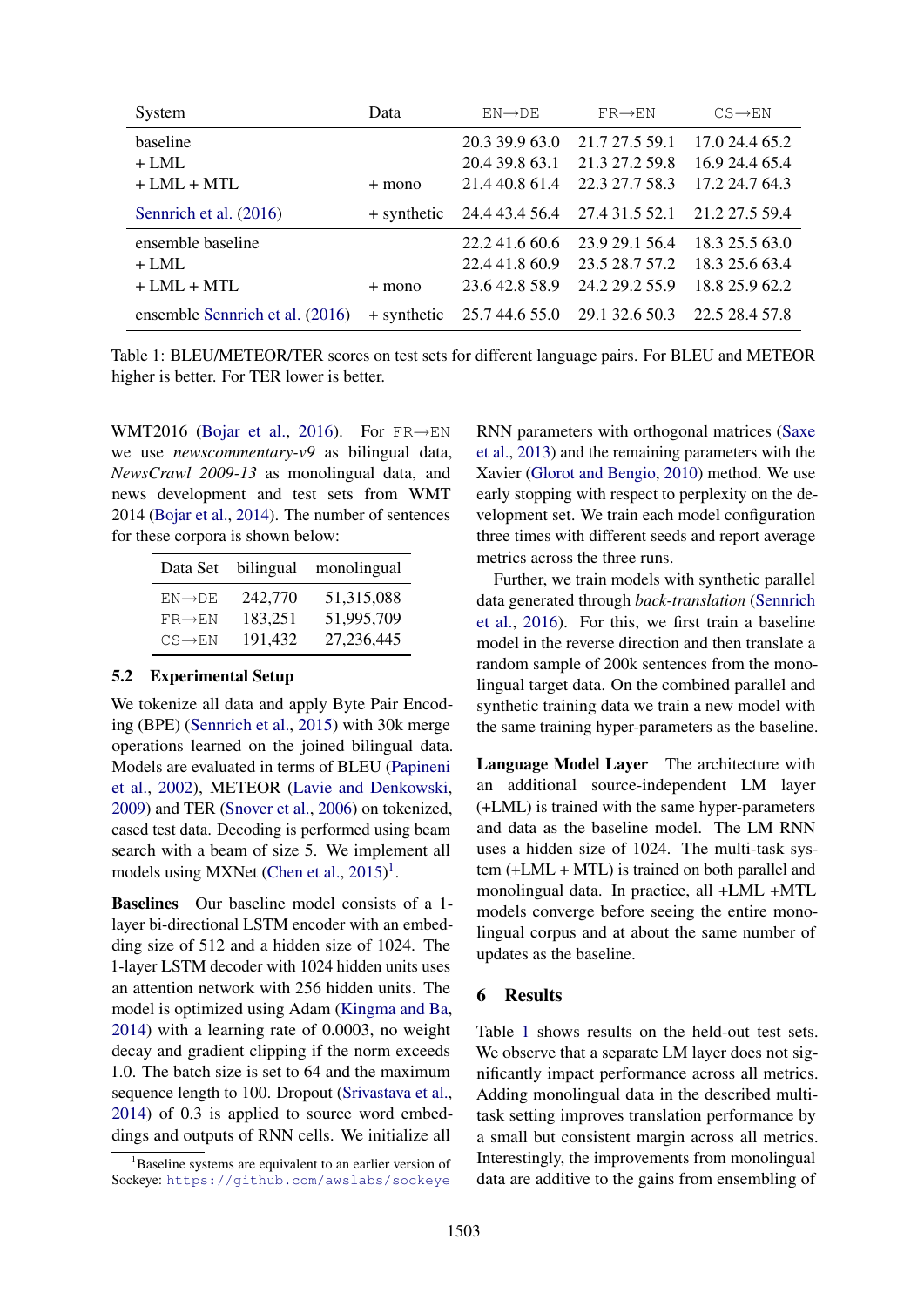3 models with different random seeds. However, the use of synthetic parallel data still outperforms our approach both in single and ensemble systems.

While separating out a language model allowed us to carry out multi-task training on mixed data types, it constrains gradients from monolingual data examples to a subset of source-independent network parameters  $(\sigma)$ . In contrast, synthetic data always affects all network parameters  $(\theta)$  and has a positive effect despite source sequences being noisy. We speculate that training from synthetic source data may also act as a model regularizer.

# 7 Conclusion

We proposed a way to directly integrate target-side monolingual data into NMT through multi-task learning. Our approach avoids costly pre-training processes and jointly trains on bilingual and monolingual data from scratch. While initial results show only moderate improvements over the baseline and fall short against using synthetic parallel data, we believe there is value in pursuing this line of research further to simplify training procedures.

# References

- Dzmitry Bahdanau, Kyunghyun Cho, and Yoshua Bengio. 2014. Neural machine translation by jointly learning to align and translate. *arXiv preprint arXiv:1409.0473*.
- Ondrej Bojar, Christian Buck, Christian Federmann, Barry Haddow, Philipp Koehn, Johannes Leveling, Christof Monz, Pavel Pecina, Matt Post, Herve Saint-Amand, et al. 2014. Findings of the 2014 workshop on statistical machine translation. In *Proceedings of the Ninth Workshop on Statistical Machine Translation (WMT'14)*, pages 12–58. Association for Computational Linguistics Baltimore, MD, USA.
- Ondrej Bojar, Rajen Chatterjee, Christian Federmann, Yvette Graham, Barry Haddow, Matthias Huck, Antonio Jimeno Yepes, Philipp Koehn, Varvara Logacheva, Christof Monz, et al. 2016. Findings of the 2016 conference on machine translation (WMT16). In *Proceedings of the First Conference on Machine Translation (WMT'16)*, pages 131–198.
- Tianqi Chen, Mu Li, Yutian Li, Min Lin, Naiyan Wang, Minjie Wang, Tianjun Xiao, Bing Xu, Chiyuan Zhang, and Zheng Zhang. 2015. MXNet: A flexible and efficient machine learning library for heterogeneous distributed systems. *arXiv preprint arXiv:1512.01274*.
- Kyunghyun Cho, Bart van Merrienboer, Caglar Gulcehre, Dzmitry Bahdanau, Fethi Bougares, Holger

Schwenk, and Yoshua Bengio. 2014. Learning phrase representations using RNN encoder–decoder for statistical machine translation. In *Proceedings of the 2014 Conference on Empirical Methods in Natural Language Processing (EMNLP'14)*, pages 1724– 1734, Doha, Qatar.

- Xavier Glorot and Yoshua Bengio. 2010. Understanding the difficulty of training deep feedforward neural networks. In *AIStats*, volume 9, pages 249–256.
- Çaglar Gülçehre, Orhan Firat, Kelvin Xu, Kyunghyun Cho, Loïc Barrault, Huei-Chi Lin, Fethi Bougares, Holger Schwenk, and Yoshua Bengio. 2015. On using monolingual corpora in neural machine translation. *CoRR*, abs/1503.03535.
- Sepp Hochreiter and Jürgen Schmidhuber. 1997. Long short-term memory. *Neural Comput.*, 9(8):1735– 1780.
- Nal Kalchbrenner and Phil Blunsom. 2013. Recurrent continuous translation models. In *Proceedings of the 2013 Conference on Empirical Methods in Natural Language Processing (EMNLP'13)*, Seattle.
- Diederik P. Kingma and Jimmy Ba. 2014. Adam: A method for stochastic optimization. *CoRR*, abs/1412.6980.
- Alon Lavie and Michael J. Denkowski. 2009. The ME-TEOR metric for automatic evaluation of machine translation. *Machine Translation*, 23(2-3):105–115.
- Minh-Thang Luong, Quoc V. Le, Ilya Sutskever, Oriol Vinyals, and Lukasz Kaiser. 2015a. Multitask sequence to sequence learning. *CoRR*, abs/1511.06114.
- Minh-Thang Luong, Hieu Pham, and Christopher D. Manning. 2015b. Effective approaches to attentionbased neural machine translation. In *Proceedings of the 2015 Conference on Empirical Methods in Natural Language Processing (EMNLP'15)*, pages 1412–1421, Lisbon, Portugal. Association for Computational Linguistics.
- Kishore Papineni, Salim Roukos, Todd Ward, and Wei-Jing Zhu. 2002. BLEU: A method for automatic evaluation of machine translation. In *Proceedings of the 40th Annual Meeting on Association for Computational Linguistics (ACL'02)*, Philadelphia, Pennsylvania.
- Andrew M. Saxe, James L. McClelland, and Surya Ganguli. 2013. Exact solutions to the nonlinear dynamics of learning in deep linear neural networks. *CoRR*, abs/1312.6120.
- Rico Sennrich, Barry Haddow, and Alexandra Birch. 2015. Neural machine translation of rare words with subword units. *CoRR*, abs/1508.07909.
- Rico Sennrich, Barry Haddow, and Alexandra Birch. 2016. Improving neural machine translation models with monolingual data. In *Proceedings of the*